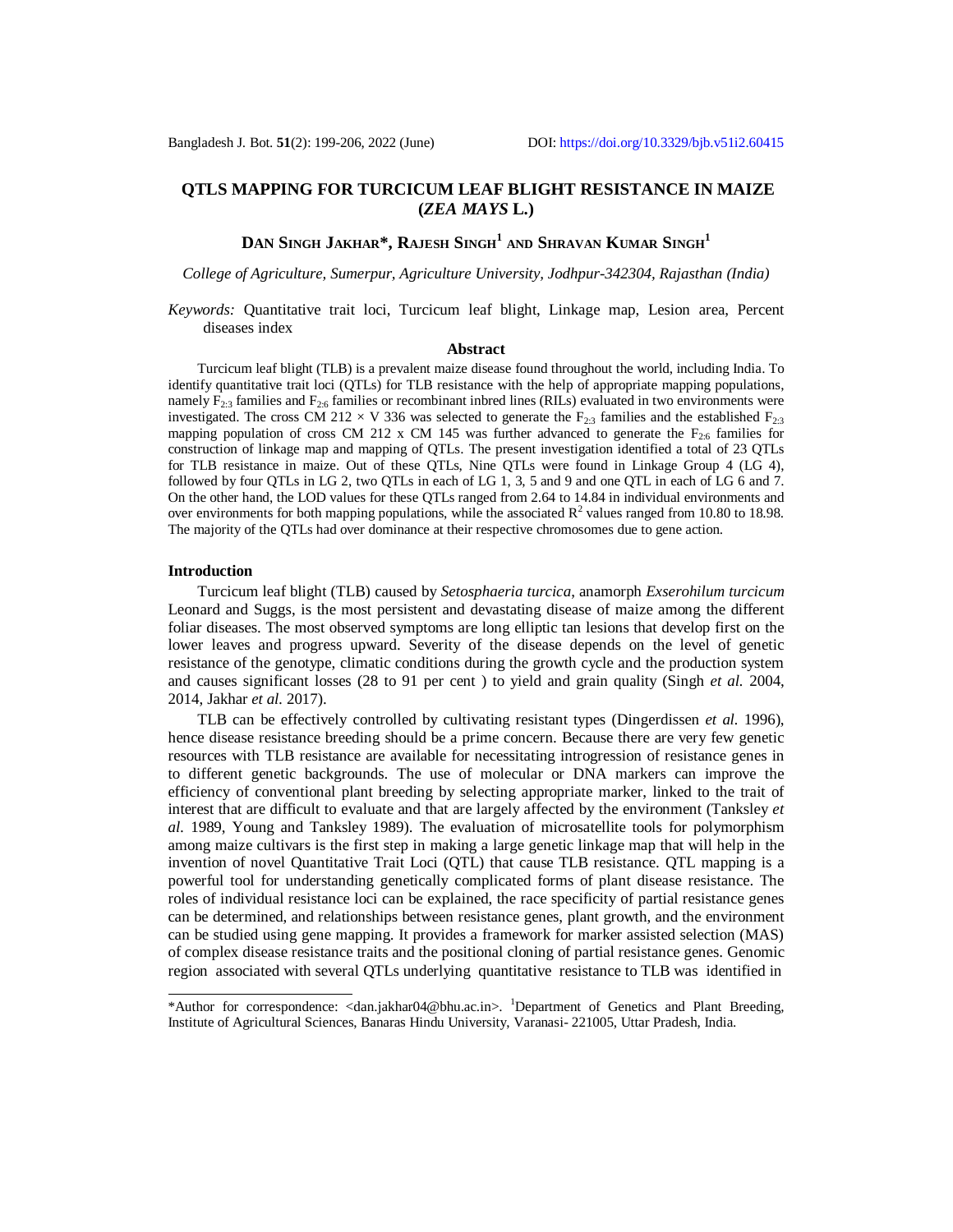the recent two decades (Welz and Geiger 2000, Wisser *et al.* 2006, Asea *et al.* 2009, Balint-Kurti *et al.* 2010, Asea *et al.* 2012, Xia *et al.* 2020, Ranganatha *et al.* 2021). Not much work had been done in the Indian germplasms for identification of QTLs against TLB. Only few QTLs conferring resistance to TLB pathogens had been validated (Abalo *et al.* 2009, Asea *et al.* 2012). QTL mapping is a highly effective method for identifying markers that can be used for MAS in a largescale breeding programme.

#### **Materials and Methods**

The mapping populations of two parental combinations were selected because the inbreds V 336 and CM 145 identified as the resistant parent had displayed highly resistance (HR) reactions, whereas CM 212 was chosen as susceptible parent because it displayed highly susceptible (HS) reactions to TLB disease (Table 1). Therefore, a total of 185  $F_{2:3}$  families were derived from a wide cross between CM 212 and V 336, while a total of 155  $F_{2.6}$  families or RILs were derived from progenies of established mapping population (CM 212 x CM 145;  $F_{2:3}$  families) (Fig. 1).

The field experiments were carried out by using four disease traits *viz.,* Percentage Disease Index (PDI), Area Under Disease Progress Curve based on PDI (AUDPC-PDI), Lesion area (LA) and Area Under Disease Progress Curve based on Lesion area (AUDPC-LA) during *Kharif* (Rainy Season) of 2017 at Varanasi-E<sub>1</sub> (25.2° N, 83.3° E) and Nagenahalli-E<sub>2</sub> (12° N, 76° E). PDI was calculated using the 1-5 scale (Payak and Sharma 1985), LA was calculated according to the formula given by Leath and Pederson (1986), and AUDPC was estimated using the formula given by Campbell and Madden (1990).

| <b>Inbred</b><br>lines | Pedigree details                                    | Place of<br>origin | Characteristics features                                                                       | Disease<br>reactions |
|------------------------|-----------------------------------------------------|--------------------|------------------------------------------------------------------------------------------------|----------------------|
| V 336                  | CML 145, P63CDHC181-3-<br>$2-1-4\#2-BBBBB#F-BBBBB#$ | Almora             | Early maturity, large tassel with<br>light<br>flint-dent,<br>purple<br>glume,<br>orange grains | <b>HR</b>            |
| <b>CM</b><br>145       | Pop $31$                                            | Almora             | Early maturity, tall plant and cob<br>height, with good yield and straight<br>leaf altitude    | <b>HR</b>            |
| CM<br>212              | $USA/AccNo.2132(Alm) -3-$<br>$2-f-HB-H$             | Almora             | Early maturity, medium plant and<br>cob height, with good yield and<br>straight leaf altitude  | НS                   |

**Table 1. List of three maize inbred lines along with their pedigree details, place of origin, characteristics features and disease reactions.**

Statistical analysis of all four characters (PDI, AUDPC-PDI, LA and AUDPC-LA) for ANOVA and traits correlation were performed by PROC GLM procedure using SAS (V 9.2) software package.

DNA extracted from seedlings that were 21-24 days old using a modified method based on Saghai-Maroof *et al.* (1994). The genetic linkage map was constructed using primers identified polymorphic in different cross combination during the polymorphism survey. For each segregating marker, a Chi- square  $(\chi^2)$  analysis was performed to test for deviation from the expected segregation ratio. Linkage analysis of SSR markers was conducted using the Kosambi (1944) mapping function performed by QTL IciMapping Software. Quantitative trait loci (QTL) analysis for each trait at each location was performed by using IciMapping V4.1 with the inclusive composite interval mapping (ICIM) method (Li *et al.* 2018).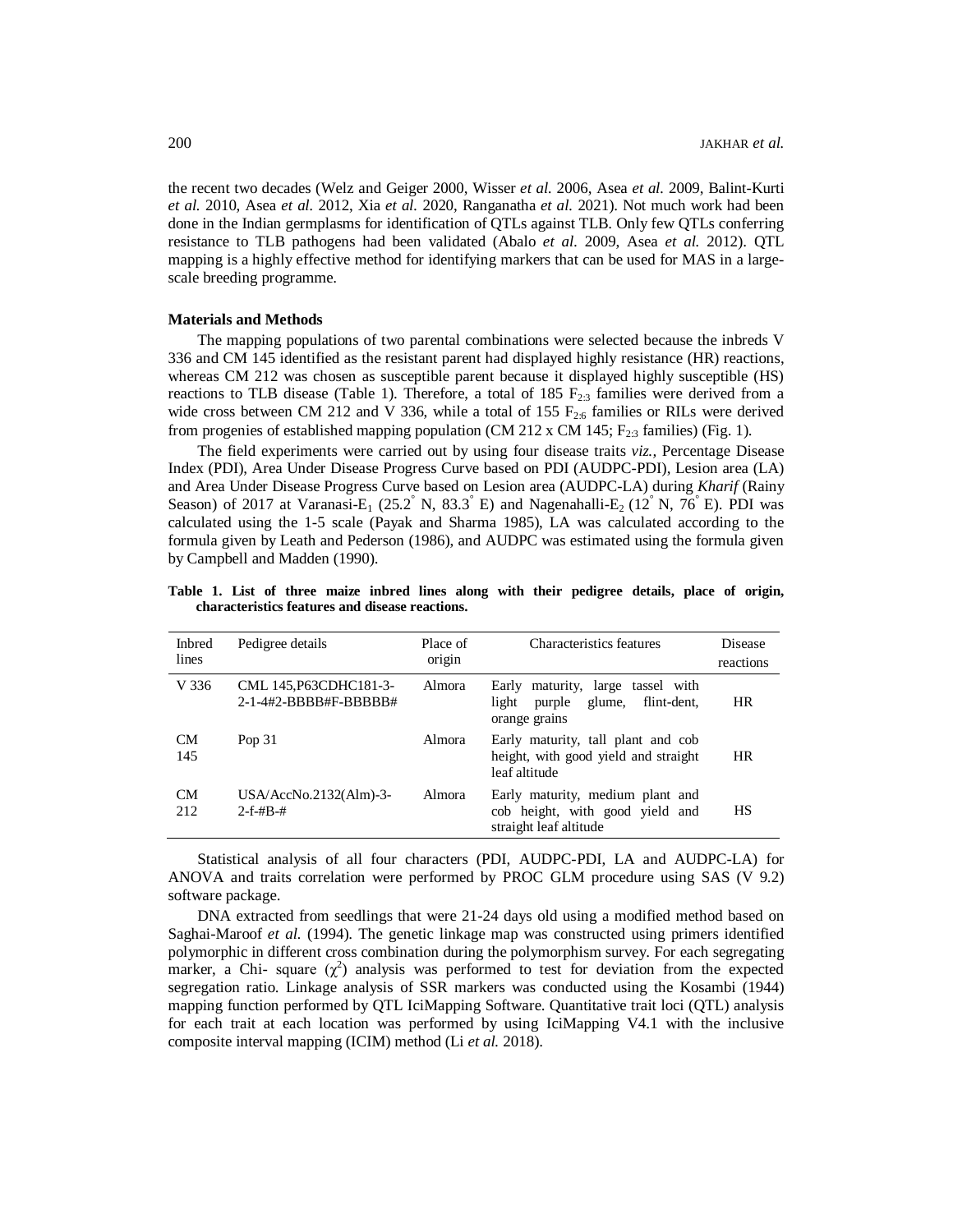

Fig. 1. Steps involved in development of appropriate mapping populations.

#### **Results and Discussion**

Phenotypic analysis was done with two crosses (CM 212 x V 336 and CM 212 x CM 145) and with four TLB traits *viz.* PDI, AUDPC-PDI, LA, AUDPC-LA in two different environments (Varanasi-E<sub>1</sub> and Nagenahalli-E<sub>2</sub>). Moderate level of disease occurred at Varanasi, whereas in Nagenahalli, the level of disease incidence was quite high. Disease severity was low at Pre flowering stage and was maximum at brown husk stage in both the environment. The diseases graph kept on rising from pre flowering state to post flowering to dough stage to finally brown husk stage in both the environments. But the average disease incidence was over all higher in E<sub>2</sub>.

The average disease severity of mapping population in Environment  $1(E_1)$  was below susceptible parent whereas in Environment  $2 \text{ (E}_2)$ , it was near to susceptible parent clearly indicating higher severity of disease in  $E_2$  as compared to  $E_1$ . Similar trends were observed for both the crosses for all the four traits. In India, Nagenahalli  $(E_2)$  is considered a TLB hotspot. Singh *et al.* (2014) observed a higher natural occurrence of TLB in  $E_2$  when compared to the rest of the country.

The ANOVA revealed significant differences among treatments, environments and treatment x environment for both the traits. Keeping in view the differences in disease pressure in two environments, it was decided to analyse data of the two environments separately as well as the pooled data.

For genotyping, a total of 91 polymorphic SSR or microsatellite markers were detected for the cross CM 212 x V 336 and 83 for the cross CM 212 x CM 145. The Chi-square  $(\chi^2)$  test was used to determine the expected segregation ratio among genotypic data of SSR markers in the  $F_{2:3}$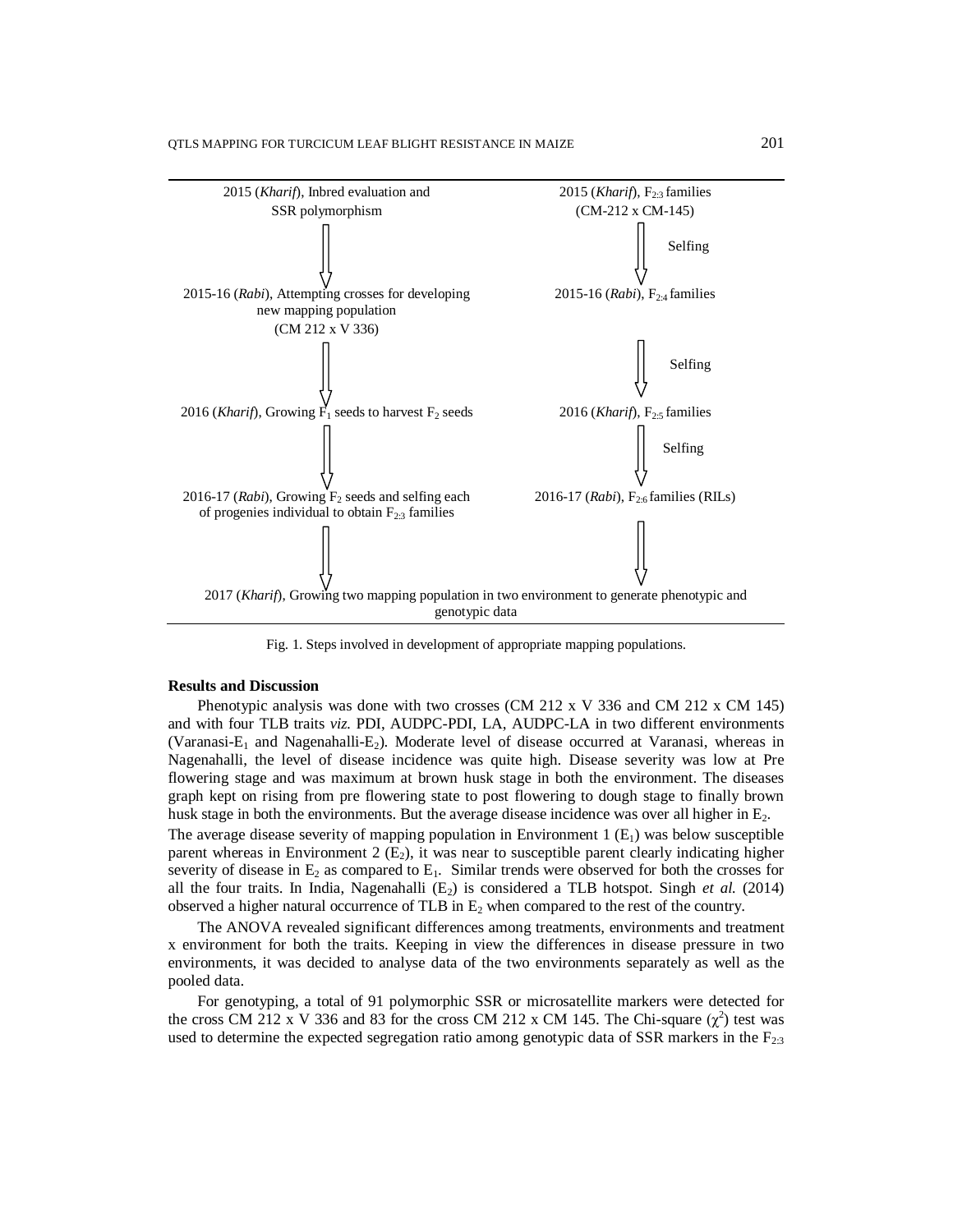and RILs mapping populations. When compared to table values at the 1% probability levels, 10 out of 101 SSR marker loci for cross CM 212 x V 336 and 20 out of 103 SSR marker loci for cross CM 212 x CM 145 exhibited non-significant values.

For the cross CM 212 x V 336, a total of 91 microsatellite markers were mapped on 10 linkage groups (LGs) with a total map length of 2757.01 cM and an average distance of 30.30 cM, and 83 microsatellite markers were mapped on 10 linkage groups with a total map length of 3485.05 cM and an average distance of 41.99 cM for the cross CM 212 x CM 145 (Table 2).

| Linkage groups<br>(LGs) | No. of SSR markers |             | Length $(cM)$ |             | Average distance (cM) |             |
|-------------------------|--------------------|-------------|---------------|-------------|-----------------------|-------------|
|                         | $F_{2:3}$          | <b>RILS</b> | $F_{2:3}$     | <b>RILS</b> | $F_{2:3}$             | <b>RILS</b> |
| LG <sub>1</sub>         | 12                 | 10          | 372.72        | 346.83      | 31.06                 | 34.68       |
| LG <sub>2</sub>         | 13                 | 9           | 372.41        | 368.95      | 28.65                 | 40.99       |
| $LG_3$                  | 13                 | 10          | 409.00        | 430.36      | 31.46                 | 43.04       |
| LG <sub>4</sub>         | 12                 | 13          | 370.12        | 597.91      | 30.84                 | 45.99       |
| LG <sub>5</sub>         | 8                  | 7           | 243.14        | 307.99      | 30.39                 | 44.00       |
| LG 6                    | 8                  | 9           | 249.05        | 384.27      | 31.13                 | 42.70       |
| LG 7                    | 7                  | 7           | 224.96        | 314.39      | 32.14                 | 44.91       |
| LG 8                    | 5                  | 4           | 134.51        | 139.49      | 26.90                 | 34.87       |
| LG <sub>9</sub>         | 8                  | 9           | 241.57        | 398.00      | 30.20                 | 44.22       |
| LG <sub>10</sub>        | 5                  |             | 139.53        | 196.86      | 27.91                 | 39.37       |
| <b>Whole Genome</b>     | 91                 | 83          | 2757.01       | 3485.05     | 30.30                 | 41.99       |

**Table 2. Polymorphic SSR primers assigned to each chromosome and their average distances considering 185 F2:3 families of CM 212 x V 336 and 155 RILs of CM 212 x CM 145.**

Individual linkage group map lengths varied from 134.51 cM (LG 8) to 409.00 cM (LG 3) for the cross CM 212 x V 336 and 139.49 cM (LG 8) to 597.91 cM (LG 4) for the cross CM 212 x CM 145. The number of markers mapped per linkage group ranged from 5 (LG 8 and LG 10) to 13 (LG 2 and LG 3) for the cross CM 212 x V 336 and 4 (LG 8) to 13 (LG 4) for the cross CM 212 x CM 145 (Table 2). Zwonitzer *et al.* (2010) used 871 SSR and SNP markers to create a linkage map with a total length of 1,697.3 cM.

During the present investigation, a total of 23 QTLs for TLB resistance in maize were identified. Out of these, nine QTLs were found in Linkage Group 4 (LG 4), followed by four QTLs in LG 2, two QTLs in each of LG 1, 3, 5 and 9 and one QTL in each of LG 6 and 7 (Fig. 2). On the other hand, a total of eight QTLs were detected in  $F_{2:3}$  mapping population of the cross CM 212 x V 336, while fifteen QTLs were reported in RILs of the cross CM 212 x CM 145. Balint-Kurti *et al.* (2010) reported many QTLs for NCLB resistance, out of which 6 were present on linkage group 4 at bins 4.06/4.08. For Northern corn leaf blight in maize, Dingerdissen *et al.* (1996), Schechert *et al.* (1999) and Welz *et al.* (1999) reported the existence of most QTLs on the  $3<sup>rd</sup>$ ,  $5<sup>th</sup>$ , and  $8<sup>th</sup>$  linkage groups.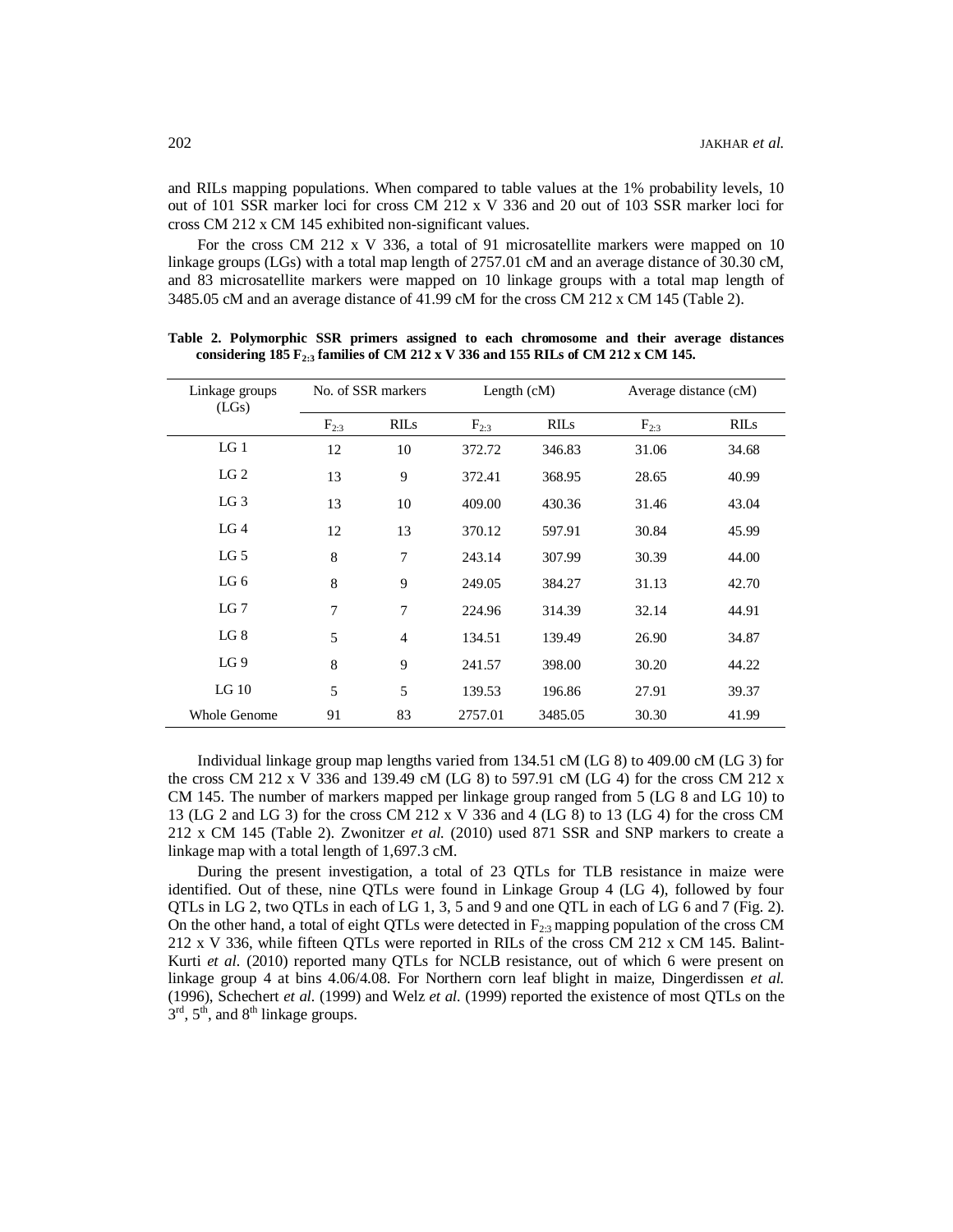#### QTLS MAPPING FOR TURCICUM LEAF BLIGHT RESISTANCE IN MAIZE 203



Fig. 2. Genetic linkage map and position of the QTLs associated with Turcicum leaf blight resistance mapped from F2:3 families of the cross CM 212 x CM 145 **(A)** and RILs mapping population of the cross CM 212 x V 336 **(B)**.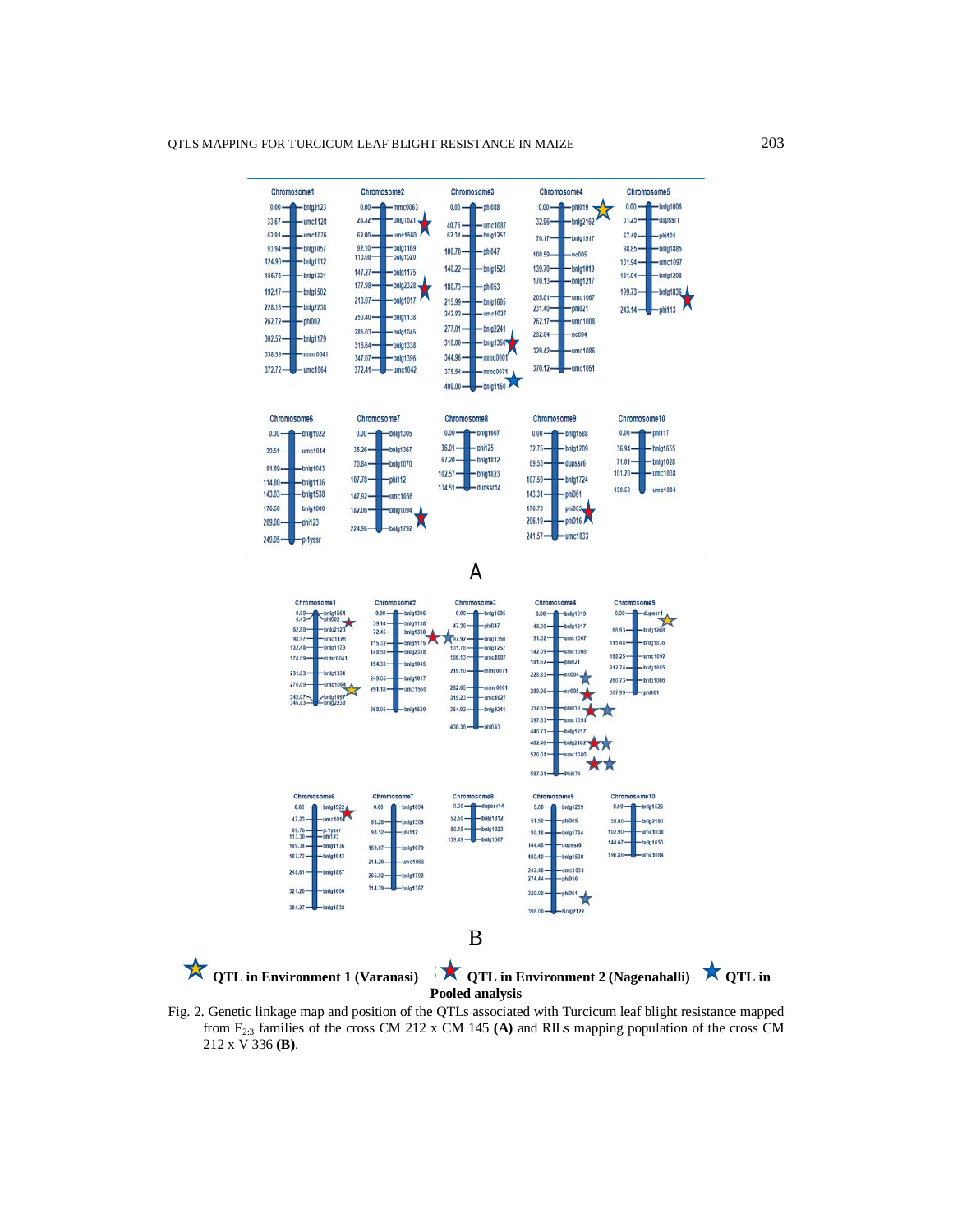At Varanasi  $(E_1)$ , three QTLs were detected for TLB resistance. One QTL for Lesion area (LA) was found in  $F_{2:3}$  mapping population of the cross CM 212 x V 336 and two QTLs for PDI were found in  $F_{2:6}$  families or RILs of the cross CM 212 x CM 145 (Table 3).

| Mapping<br>popula-<br>tion | Disease trait    | Bin<br>location | Left<br>marker     | Right<br>marker | <b>LOD</b><br>value | $R^2$<br>(% ) | Genetic effects |         | Gene      |
|----------------------------|------------------|-----------------|--------------------|-----------------|---------------------|---------------|-----------------|---------|-----------|
|                            |                  |                 |                    |                 |                     |               | Add             | Dom     | action    |
| Environment 1              |                  |                 |                    |                 |                     |               |                 |         |           |
| $F_{2:3}$                  | LA               | 4.11/4.08       | phi019             | $b$ nlg2162     | 2.70                | 18.73         | 5.50            | $-0.38$ | <b>OD</b> |
| <b>RILs</b>                | PDI              | 1.11/1.06       | umc1064            | bnlg1057        | 4.00                | 12.02         | 5.09            | $-0.16$ | <b>OD</b> |
|                            | PDI              | 5.02/5.04       | dupssr1            | bnlg1208        | 2.75                | 12.10         | 3.94            | 0.12    | OD        |
| Environment 2              |                  |                 |                    |                 |                     |               |                 |         |           |
| $F_{2:3}$                  | AUDPC-PDI        | 9.03/9.04       | phi065             | phi016          | 3.62                | 18.98         | 19.33           | 2.71    | <b>OD</b> |
|                            | LA               | 2.03/2.07       | bnlg1621           | umc1560         | 12.15               | 13.23         | 10.01           | $-0.14$ | OD        |
|                            | LA               | 2.05/2.02       | bnlg2328           | bnlg1017        | 12.27               | 13.25         | $-4.87$         | $-5.14$ | ${\rm D}$ |
|                            | LA               | 3.08/3.09       | bnlg1350           | mmc0001         | 10.96               | 13.23         | 10.04           | $-0.16$ | <b>OD</b> |
|                            | LA               | 5.01/5.03       | bnlg1836           | phi113          | 14.84               | 13.25         | 10.11           | 0.02    | <b>OD</b> |
|                            | LA               | 7.02/7.02       | bnlg1094           | bnlg1792        | 11.63               | 12.96         | 9.26            | 0.11    | OD        |
| <b>RILs</b>                | PDI              | 4.05/4.11       | nc005              | phi019          | 2.81                | 15.15         | $-9.01$         | $-0.38$ | OD        |
|                            | PDI              | 4.11/4.08       | phi019             | umc1051         | 2.94                | 15.25         | $-9.03$         | $-0.41$ | <b>OD</b> |
|                            | AUDPC-PDI        | 2.01/2.04       | bnlg1338           | bnlg1175        | 7.12                | 11.16         | 262.32          | 10.56   | <b>OD</b> |
|                            | AUDPC-PDI        | 4.08/4.08       | bnlg2162           | umc1086         | 2.91                | 11.17         | 244.97          | 17.42   | OD        |
|                            | AUDPC-PDI        | 4.08/4.04       | umc1086            | phi074          | 5.19                | 11.21         | 240.05          | 11.04   | OD        |
|                            | AUDPC-PDI        | 6.05/6.04       | bnlg1922           | umc1014         | 7.77                | 11.06         | 282.83          | 3.47    | <b>OD</b> |
|                            | LA               | 1.08/1.11       | phi002             | bnlg2123        | 2.64                | 17.74         | $-4.23$         | $-0.31$ | OD        |
| Pooled Analysis            |                  |                 |                    |                 |                     |               |                 |         |           |
| $F_{2:3}$                  | PDI              | 3.05/3.06       | mmc0071            | bnlg1160        | 2.86                | 16.92         | $-1.51$         | $-0.22$ | <b>OD</b> |
| <b>RILs</b>                | PDI              | 4.11/4.08       | phi019             | umc1051         | 2.84                | 16.49         | $-3.39$         | $-0.53$ | <b>OD</b> |
|                            | <b>AUDPC-PDI</b> |                 | 2.01/2.04 bnlg1338 | bnlg1175        | 5.41                | 10.91         | 136.72          | 6.97    | <b>OD</b> |
|                            | AUDPC-PDI        | 4.08/4.08       | bnlg2162           | umc1086         | 2.75                | 10.80         | 101.55          | 10.18   | <b>OD</b> |
|                            | AUDPC-PDI        | 4.08/4.04       | umc1086            | phi074          | 4.50                | 10.95         | 113.12          | 6.99    | <b>OD</b> |
|                            | LA               | 9.03/9.01       | phi061             | bnlg2122        | 2.88                | 11.32         | $-4.03$         | 0.36    | OD        |
|                            | <b>AUDPC-LA</b>  | 4.03/4.05 nc004 |                    | nc005           | 2.66                | 14.81         | $-42.20$        | $-7.60$ | OD        |

**Table 3. QTLs identified for Per cent disease index (PDI), AUDPC-PDI, Lesion area (LA) and AUDPC-LA in F2:3 families of cross CM 212 × V 336 and RILs mapping population of cross CM 212 × CM 145.**

Where, OD- Overdominance, D- Dominance.

At Nagenahalli, 13 QTLs for TLB resistance were identified. Six QTLs (one QTL for AUDPC-PDI and five QTLs for LA) came from  $F_{23}$  mapping population the cross CM 212 x V 336 and seven QTLs (two QTLs for PDI, four QTLs for AUDPC-PDI and one QTL for LA) came from RILs of the cross CM 212 x CM 145 (Table 3). Mapping of QTLs in  $F_{2.6}$  families have also been reported by several workers (Freymark *et al.* 1994, Schechert *et al.* 1999, Welz *et al.* 1999).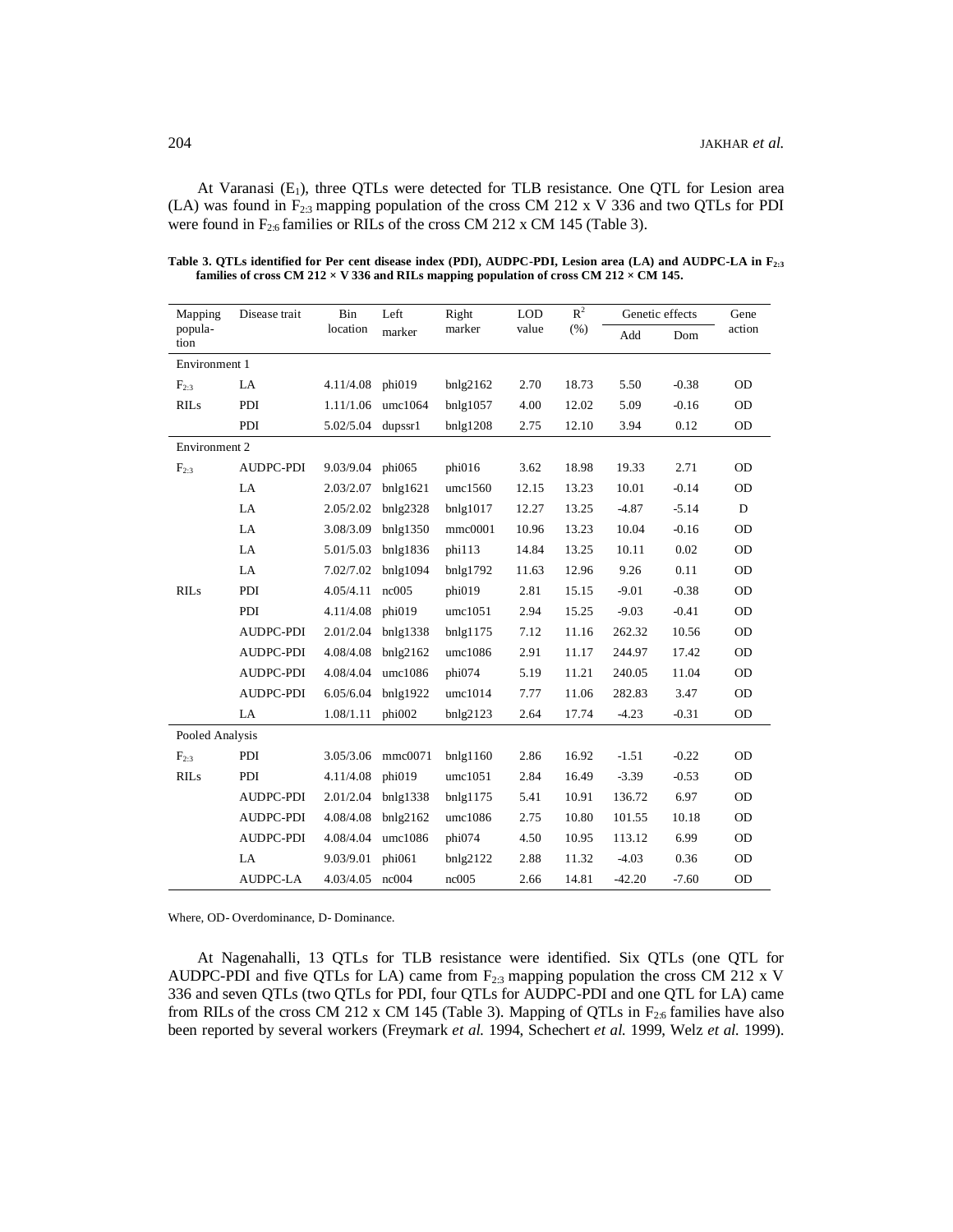the present analysis was adequately sensitive to detect QTL effects on TLB resistance due to the high disease pressure maintained in field plots with artificial epiphytotic conditions combined with replicated disease evaluations in two independent environments.

At pooled analysis, seven QTLs positions were identified. One QTL for PDI from  $F_{23}$ mapping population of the cross CM 212 x V 336 and six QTLs (one QTL for PDI, three QTLs for AUDPC-PDI and one QTL for each LA and AUDPC-LA from RILs of the cross CM 212 x CM 145 (Table 3). The present study was adequately sensitive to detect QTL effects on TLB resistance due to the high disease pressure maintained in field plots with artificial epiphytotic conditions combined with replicated disease evaluations in two independent environments Asea *et al.* (2012).

The traits AUDPC-PDI and LA were the most useful for explaining TLB resistance in maize, with each trait identifying eight QTLs. The other effective traits *viz*., PDI (six QTLs) and AUDPC-LA (one QTL) were also useful for TLB resistance. Dingerdissen *et al*. (1996) found AUDPC QTLs on chromosome 1 and on the 2S, 3L, 5S, 6L, 7L, 8L, and 9S, but Welz and Geiger (2000) discovered AUDPC QTLs on chromosome 1 to 9 in three different mapping populations.

Balint-Kurti *et al.* (2010) mapped QTLs for TLB resistance in two different environments and discovered that disease pressure in Clayton (NC) was lower than in Aurora (NY). As a result of local methods for producing epiphytotic conditions for TLB, the current study's trend supports the use of various inoculation approaches. A majority of previous investigations have revealed TLB resistant QTLs that are specific to the environment (Asea *et al*. 2009, 2012).

In the individual environments and over the environments for both mapping populations, the LOD values for these QTLs ranged from 2.64 to 14.84, and the corresponding  $\mathbb{R}^2$  values ranged from 10.80 to 18.98. The gene action for most of the QTLs showed over dominance at their respective chromosome (Table 3).

One of the primary focuses of QTL mapping is to find markers that may be exploited for MAS in a breeding programme in a large scale. The lack of consistency of QTLs across environments has been a key argument against using MAS. It would also be beneficial to use MAS to start a pyramiding strategy for many genes that may control diverse resistance mechanisms.

#### **References**

- Abalo G, Edema R, Derera J and Tongoona P 2009. A comparative analysis of conventional and markerassisted selection methods in breeding maize streak virus resistance in maize. Crop Sci. **49**: 509-520.
- Asea G, Vivek B, Bigirwa G, Lipps PE and Pratt RC 2009. Validation of consensus quantitative trait loci for resistance to multiple foliar pathogens of maize. Phytopathol. **99**: 540-547.
- Asea G, Vivek BS, Lipps PE and Pratt RC 2012. Genetic gain and cost efficiency of marker-assisted selection of maize for improved resistance to multiple foliar pathogens. Mol. Breed. **29**: 515-527.
- Balint-Kurti P, Yang J, Esbroeck GV, Jung J and Smith ME 2010. Use of a maize advanced intercross line population for mapping of quantitative trait loci for northern leaf blight resistance and for the investigation of multiple disease resistance. Crop Sci. **50**: 458-466.
- Campbell CL and Madden LV 1990. Introduction to Plant Disease Epidemiology. John Wiley and Sons, New York, pp 532.
- Dingerdissen AL, Geiger HH, Lee M, Schechert A and Welz HG 1996. Interval mapping of genes for quantitative resistance of maize to *Setosphaeria turcica*, cause of northern leaf blight, in a tropical environment. Mol. Breed. **2**: 143-156.
- Freymark PJ, Lee M, Martinson CA and Woodman W 1994. Molecular-marker-facilitated investigation of host-plant response to *Exserohilum turcicum* in maize (*Zea mays* L.) components of resistance. Theor. Appl. Genet. **88**: 305-313.